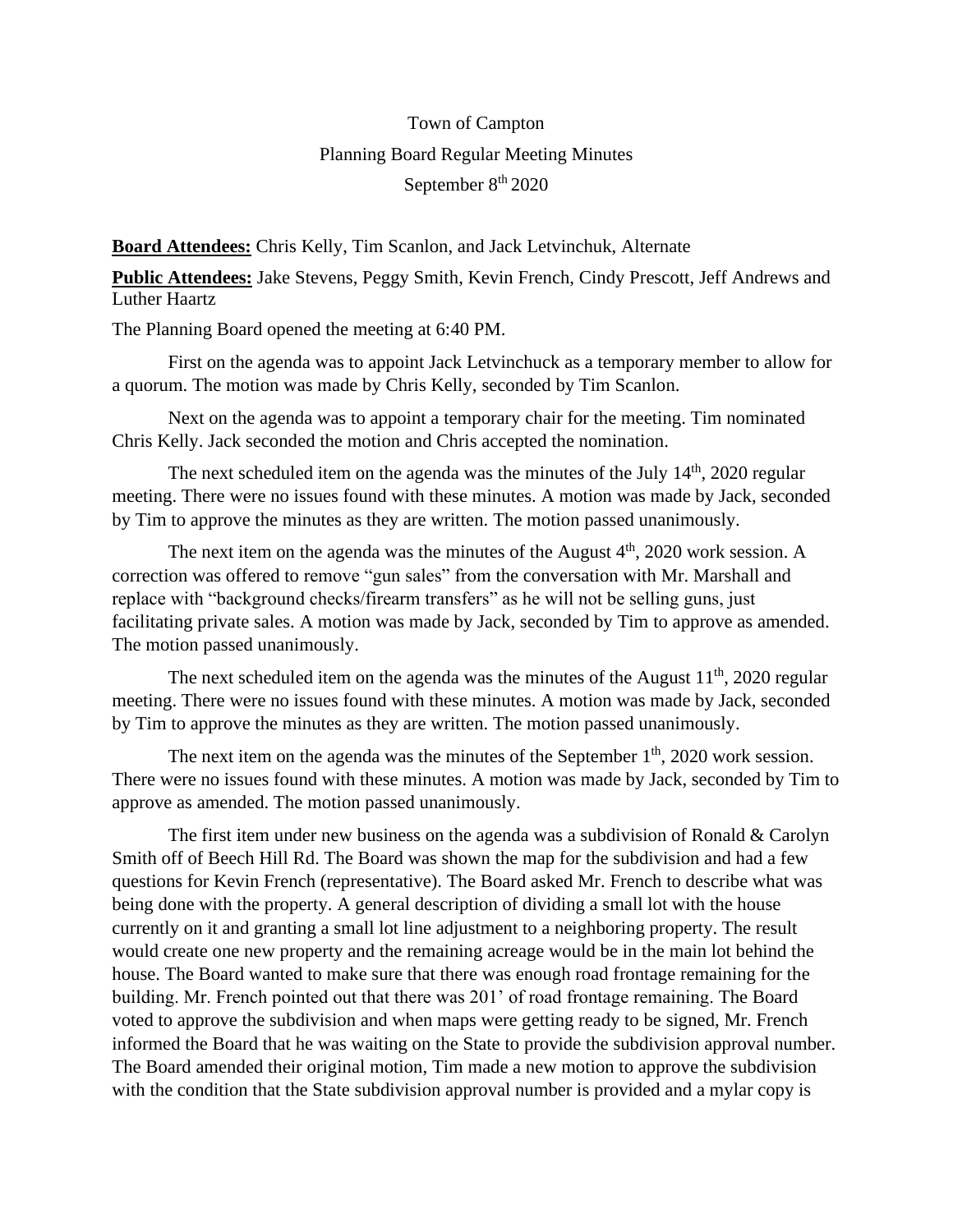presented to sign, seconded by Jack. The motion passed unanimously. Peggy Smith said she had some concerns about the conditional approval. She was worried that she would have to come back to the Board and she had a buyer lined up for the land. The Board informed her that unfortunately that a conditional approval was the best they could do. They reassured her that a conditional approval did not require that they come back to the Planning Board, but that they could give the requirements to the Clerk. She accepted their answer and thanked them for their time.

The next item on the agenda was a lot line adjustment in Beebe River for the Glidden's and Cote. Kevin French was also representing this party as well. Mr. French explained to the Board that this property had already been passed back and forth before. These 10 acres had originally been part of the Cote property and was given to the Glidden's. The Board clarified that this lot line adjustment was just a reversal of an old lot line adjustment. Mr. French confirmed that this was the case. The Board asked if anyone in attendance had any comment on the lot line adjustment. There were no additional comments from the attendees. Jack made a motion to accept the lot line adjustment, seconded by Tim. The motion passed unanimously.

The next item on the agenda was a site plan review for Jeff Andrews. He explained to the Board that he would like to use the current foundation of the bottling plant to put up storage units. Mr. Andrews told the Board that it was the same plan that they approved last time. The Board members asked where the old plan was because they wanted to review them side by side. Mr. Andrews said the town should have a copy of the plan. The Clerk told the Board that he was unable to find the plan that was referenced in 2018. The Clerk told the Board that there was a reference to the storage units in work session minutes, but there was no approved application or regular meeting minutes regarding the storage units. The conversation turned to the site plan review that was filed and approved in 2019 which was for the use to return to a bottling plant. The Applicant argued that the previous plan was no relevant to the current application. The members of the Board disagreed and said they wanted to see the old plans before they made a decision on this application. The Board made a motion to table the application until the following meeting when more material could be gathered. The motion was made by Tim, seconded by Jack. The motion passed unanimously.

The last item under new business was a review of the approved building permits. The Board had a question about the ADU that was listed on the permit list. The Clerk told the members that the property owner had come in to present to the Board. The request the Board made to update the sketch to show the ADU was attached. The Clerk informed the Board that the sketch was updated and showed a significant area that would be attached to the ADU. There were no further questions.

The final item on the agenda was correspondence. The Clerk informed the Board about a discussion with William Marshall regarding his in-home business on Perch Pound Rd. The Clerk told the Board that the ATF had reached out to confirm the zoning in that area. The Clerk had mentioned that the ATF indicated that Mr. Marshall was a renter for that property and that he had asked for a letter from the owner allowing operation of the business on his property. Mr. Marshall had asked for a letter from the Board saying that he was allowed to operate his